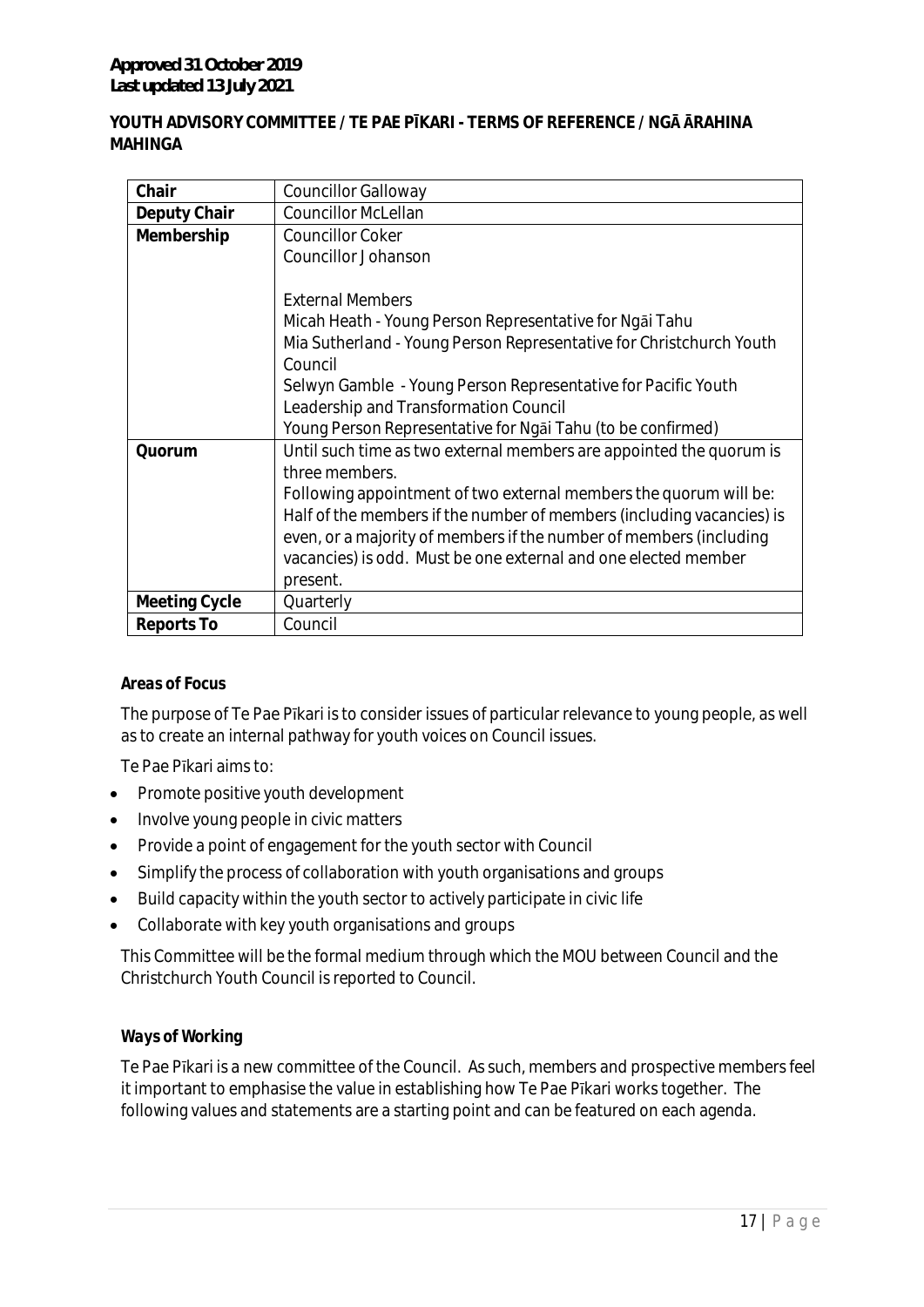# *Draft Values*

Te Pae Pīkari:

- Upholds and values Te Tiriti o Waitangi and works in a bi-cultural manner
- Respects and values different cultures and diversity
- Advocates, supports and strives for a stronger voice for young people
- Is inclusive and encourages people to participate where possible
- Is collaborative and encourages groups to work together
- Is underpinned by mindfulness and respect of people, purpose and property
- Is empowering and supportive
- Is safe and ethical for everyone
- Is continuously improved
- Prioritises participationby young people

### *Te Pae Pīkari members and staff meeting:*

For any Te Pae Pīkari related discussion or meeting whether face to face or via audio visual technology involving young people there is a requirement that the young people and Councillors/Staff are accompanied.

### *Involvement of External Parties:*

During meetings open to the public external groups, young people and the wider community are encouraged to be present and join discussions on relevant topics. They may be invited to the table whilst relevant topics are discussed.

The Chairperson will be conscious of the fact that there is the potential for committee members who are young people to require additional time and opportunity to seek information from external parties to allow them to best consider how they will vote. The Chairperson will allow additional time for this to occur.

During publically excluded sessions the Chairperson and the Committee will take into consideration the decision-making needs of committee members who are young people whilst resolving who can remain in the meeting.

#### *Other ways of working:*

- Notable agenda items and key decisions will be shared through social media as well as email without prejudice to Council's legal and procedural obligations.
- Information will be shared with each member of the Committee in a timely manner, a minimum of 2 clear working days prior.
- Members will consider all available information and viewpoints including but not limited to the views of young people.
- The Chairperson and Deputy Chairperson will hand over the running of the meeting to a committee member who is a young person in order to build capacity in the youth sector; but will retain the overall responsibilities of Chairperson including that standing orders are followed. Note: This will include pre and post meeting responsibilities.